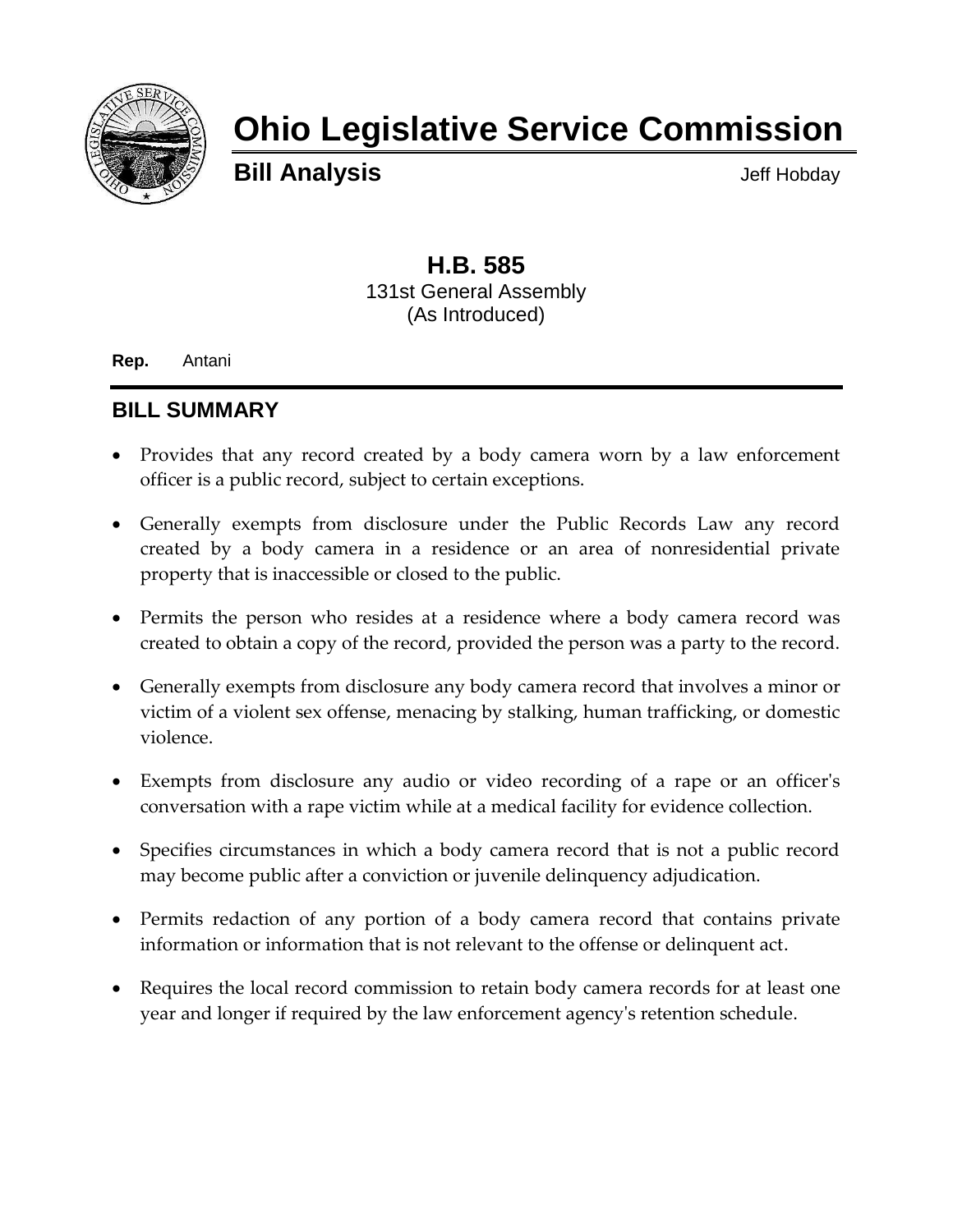# **CONTENT AND OPERATION**

#### **Application of Public Records Law to body camera records**

Ohio's Public Records Law requires a public office or person responsible for public records, upon request, to promptly prepare the public record and make it available to the requester for inspection or copying. The bill provides that a record created by a body camera is generally a public record, subject to the exceptions described below. 1

A "body camera" is defined in the bill as a portable electronic device that is worn or carried by a law enforcement officer while on duty and that records audio and video data. The term "body camera" does not include a recording device attached to a motor vehicle used by a law enforcement officer or agency. As used in the bill, "law enforcement officer" means a sheriff, deputy sheriff, constable, police officer of a township or joint police district or township police force, marshal, deputy marshal, municipal police officer, state university law enforcement officer, or state highway patrol trooper.<sup>2</sup>

#### **Exemptions from public disclosure**

#### **Records involving private property**

The bill provides that a record created by a body camera in a residence where the subject of the record has a reasonable expectation of privacy is generally not a public record. As used in the bill, "residence" means a structure or part of a structure used as an individual's permanent or temporary dwelling, including a private home, condominium, apartment, mobile home, public housing, or a room in a dormitory, hotel, hospital, or nursing home. Also, a record created by a body camera in an area of nonresidential private property that is not publicly accessible, or to which access is restricted, is generally not a public record.<sup>3</sup>

Under the bill, a body camera record that is not public due to the property on which it was recorded, as described in the preceding paragraph, becomes a public record after a person's conviction or guilty plea to an offense, or a child's adjudication as a delinquent child for an act that would be an offense if committed by an adult, if the record is relevant to the offense or act. However, the record does not become public if it

l

<sup>&</sup>lt;sup>1</sup> R.C. 149.43, not in the bill, and 149.436(B).

 $2$  R.C. 149.436(A)(1) and (4).

 $3$  R.C. 149.436(A)(7) and (C)(1)(a) and (b).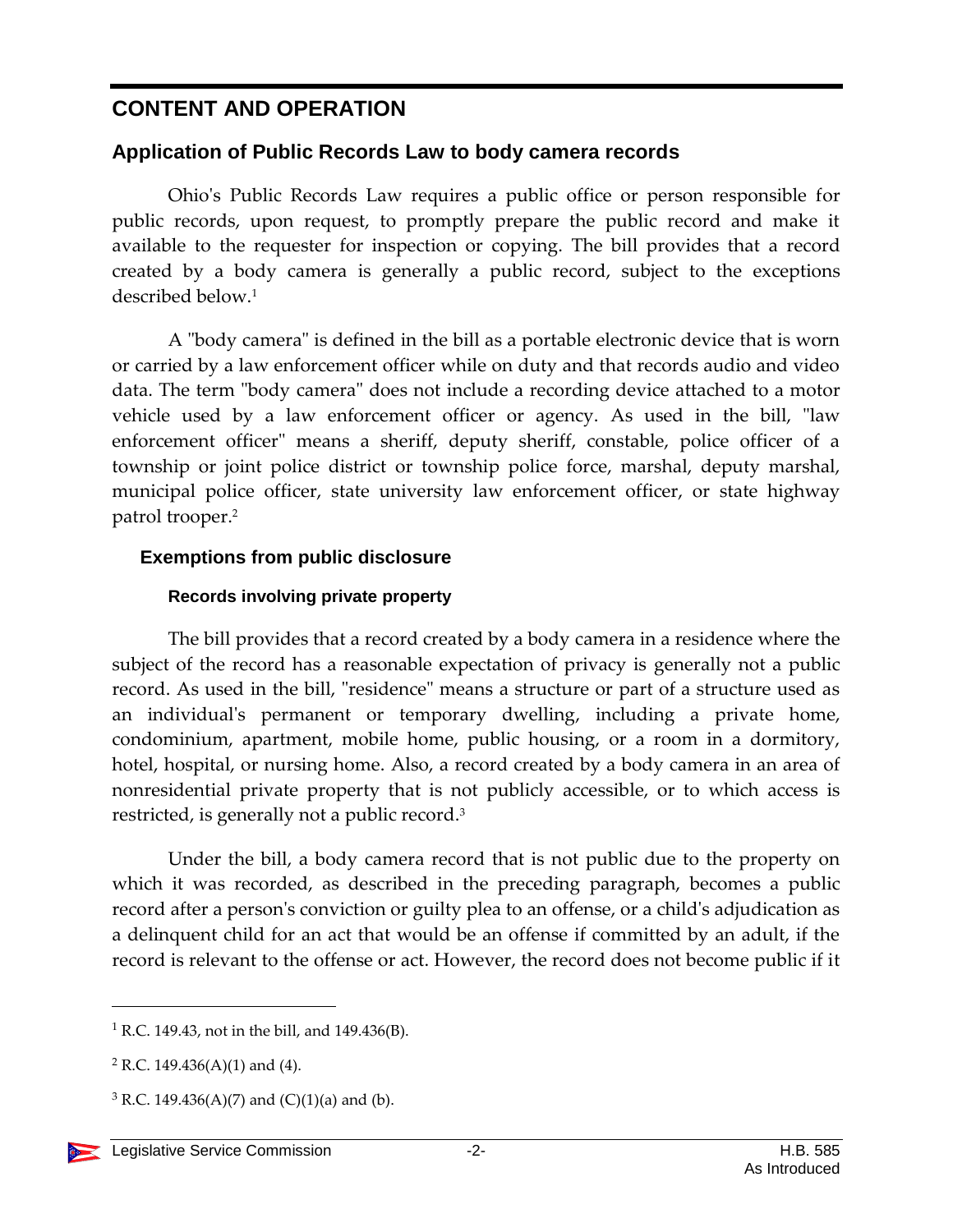is a confidential law enforcement investigatory record, which is defined in existing Public Records Law.<sup>4</sup>

If the body camera record contains personal information or information that is not relevant to the offense or act, then any information to which a person has a reasonable expectation of privacy or that could compromise the privacy of the property owner, lessee, or occupant is exempt from public disclosure and must be redacted if the record is released. "Personal information" includes an individual's social security number, federal tax identification number, financial account numbers, medical records, and personal identification numbers, passwords, or usernames. Under existing law, unchanged by the bill, the public office or person responsible for the public record must notify the requester of a public record of any redaction or make the redaction plainly visible  $5$ 

If a record was created by body camera in a residence, the law enforcement agency must provide a copy of the record to the owner of the residence, if the owner resides there, or to a lessee or occupant of the residence, upon request, but only if that person or the person's dependent was a party to the record.<sup>6</sup>

#### **Records involving a minor or crime victim**

The bill states that a body camera record is generally not a public record if it contains audio or video data of a person under age 18 or a victim of a violent sex offense, menacing by stalking, human trafficking, or domestic violence. The record becomes a public record after a person's conviction or guilty plea to an offense, or a child's adjudication as a delinquent child for an act that would be an offense if committed by an adult, if the record is relevant to the offense or act, unless it is a confidential law enforcement investigatory record. If the record contains personal information or information that is not relevant to the offense or act, then any information to which a person has a reasonable expectation of privacy or that could compromise the privacy of the victim or minor is exempt from public disclosure and must be redacted if the record is released.<sup>7</sup>

For purposes of the bill, "violent sex offense" means rape, sexual battery, unlawful sexual conduct with a minor, gross sexual imposition that involves compelled

 $\overline{a}$ 

 $4$  R.C. 149.43(A)(2), not in the bill, and 149.436(C)(2).

 $5$  R.C. 149.43(B)(1), not in the bill, and 149.436(A)(6) and (C)(2).

 $6$  R.C. 149.436(C)(3).

 $7$  R.C. 149.436(D).